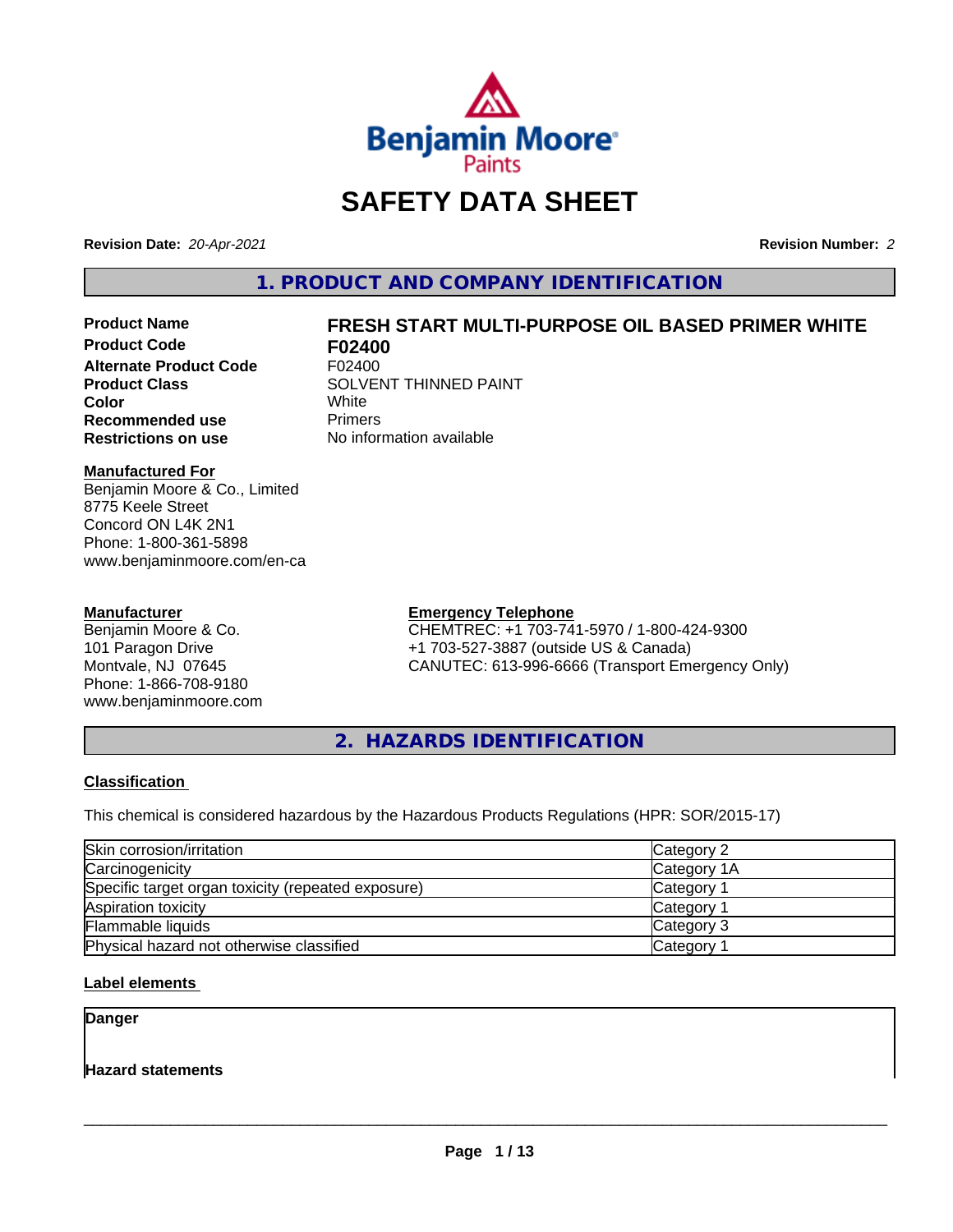Causes skin irritation May cause cancer Causes damage to organs through prolonged or repeated exposure May be fatal if swallowed and enters airways Flammable liquid and vapor Risk of spontaneous combustion



**Appearance** liquid **Odor** solvent

#### **Precautionary Statements - Prevention**

Obtain special instructions before use

Do not handle until all safety precautions have been read and understood

Use personal protective equipment as required

Wash face, hands and any exposed skin thoroughly after handling

Do not breathe dust/fume/gas/mist/vapors/spray

Do not eat, drink or smoke when using this product

Keep away from heat, hot surfaces, sparks, open flames and other ignition sources. No smoking

Keep container tightly closed

Ground/bond container and receiving equipment

Use explosion-proof electrical/ventilating/lighting/equipment

Use only non-sparking tools

Take precautionary measures against static discharge

Immediately after use, place rags, steel wool or waste used with this product in a sealed water-filled metal container or lay flat to dry.

#### **Precautionary Statements - Response**

IF exposed or concerned: Get medical advice/attention **Skin** If skin irritation occurs: Get medical advice/attention IF ON SKIN (or hair): Remove/Take off immediately all contaminated clothing. Rinse skin with water/shower Wash contaminated clothing before reuse **Ingestion** IF SWALLOWED: Immediately call a POISON CENTER or doctor/physician Do NOT induce vomiting **Fire** In case of fire: Use CO2, dry chemical, or foam for extinction

#### **Precautionary Statements - Storage**

Store locked up Store in a well-ventilated place. Keep cool

#### **Precautionary Statements - Disposal**

Dispose of contents/container to an approved waste disposal plant

Materials such as rags used with this product may begin to burn by themselves. After use, put rags in water or lay flat to dry, then discard.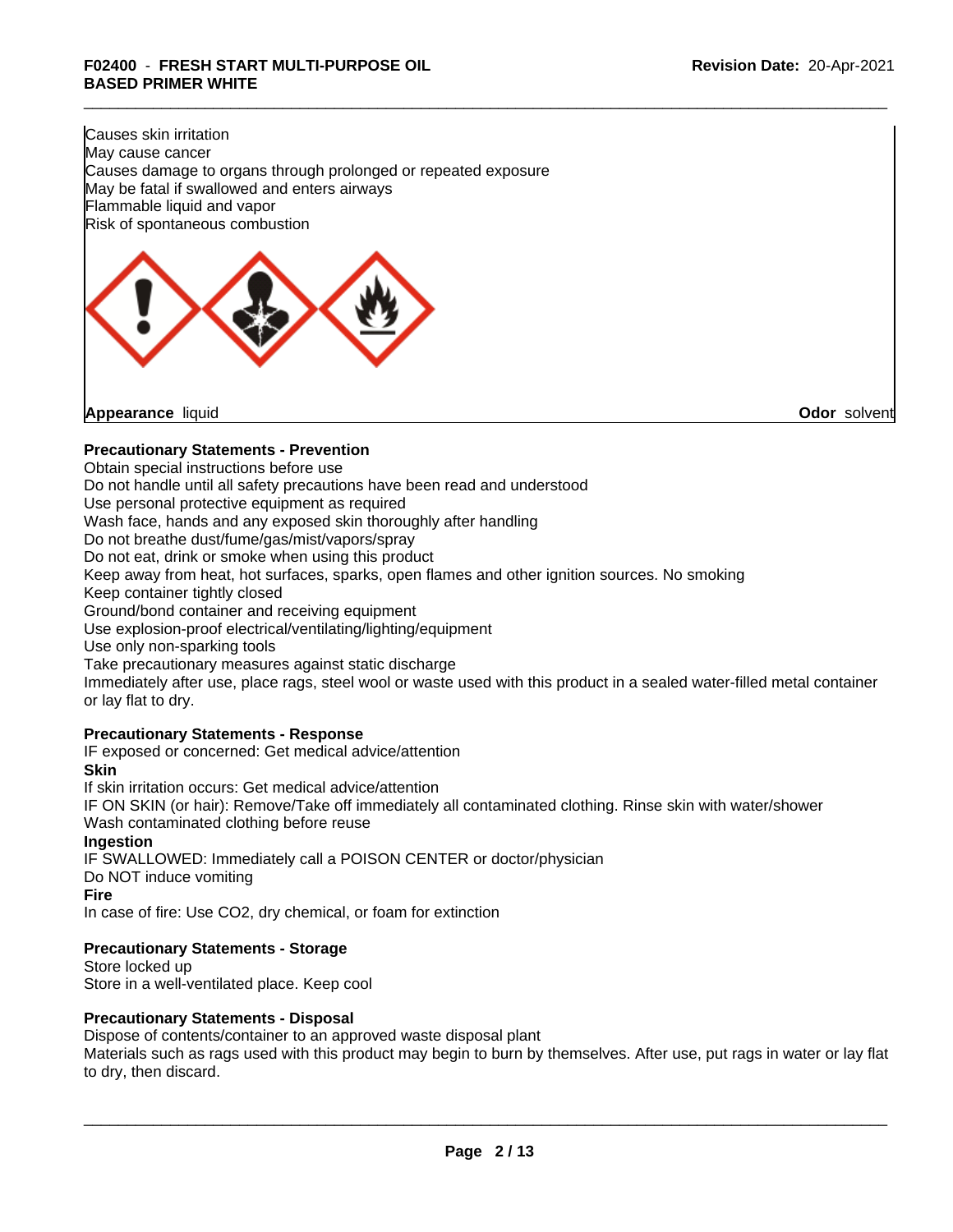#### **Other information**

Г

3.9 % of the mixture consists of ingredient(s) of unknown toxicity

| 3. COMPOSITION INFORMATION ON COMPONENTS      |                |                |                                       |                                                                  |
|-----------------------------------------------|----------------|----------------|---------------------------------------|------------------------------------------------------------------|
| <b>Chemical name</b>                          | CAS No.        | Weight-%       | Hazardous Material                    | Date HMIRA filed and                                             |
|                                               |                |                | registry number<br>(HMIRA registry #) | Information Review Act date exemption granted<br>(if applicable) |
| Limestone                                     | 1317-65-3      | $15 - 40%$     |                                       |                                                                  |
| Nepheline syenite                             | 37244-96-5     | 7 - 13%        |                                       | $\overline{\phantom{0}}$                                         |
| Titanium dioxide                              | 13463-67-7     | $5 - 10%$      |                                       | $\overline{\phantom{0}}$                                         |
| Distillates, petroleum,<br>hydrotreated light | 64742-47-8     | $5 - 10%$      |                                       | -                                                                |
| VM&P naphtha                                  | 64742-89-8     | $3 - 7%$       |                                       |                                                                  |
| Stoddard solvent                              | 8052-41-3      | $1 - 5%$       |                                       |                                                                  |
| Xylene                                        | 1330-20-7      | $1 - 5%$       |                                       | $\overline{\phantom{0}}$                                         |
| Silica, crystalline                           | 14808-60-7     | $0.25 - 0.5\%$ |                                       | -                                                                |
| Ethyl benzene                                 | $100 - 41 - 4$ | $0.25 - 0.5%$  |                                       | -                                                                |
| Octane                                        | 111-65-9       | $0.25 - 0.5\%$ |                                       | ۰                                                                |
| Heptane                                       | 142-82-5       | $0.25 - 0.5%$  |                                       |                                                                  |

**Confidential Business Information note**

\*The exact percentage (concentration) of composition has been withheld as a trade secret

### **4. FIRST AID MEASURES**

| <b>General Advice</b>                  | If symptoms persist, call a physician. Show this safety data<br>sheet to the doctor in attendance.                                                                                                                         |
|----------------------------------------|----------------------------------------------------------------------------------------------------------------------------------------------------------------------------------------------------------------------------|
| <b>Eye Contact</b>                     | Immediately flush with plenty of water. After initial flushing,<br>remove any contact lenses and continue flushing for at<br>least 15 minutes. Keep eye wide open while rinsing. If<br>symptoms persist, call a physician. |
| <b>Skin Contact</b>                    | Wash off immediately with soap and plenty of water<br>removing all contaminated clothes and shoes. If skin<br>irritation persists, call a physician.                                                                       |
| <b>Inhalation</b>                      | Move to fresh air. If symptoms persist, call a physician.<br>If not breathing, give artificial respiration. Call a physician<br>immediately.                                                                               |
| Ingestion                              | Clean mouth with water and afterwards drink plenty of<br>water. Do not induce vomiting without medical advice.<br>Never give anything by mouth to an unconscious person.<br>Consult a physician.                           |
| <b>Protection Of First-Aiders</b>      | Use personal protective equipment.                                                                                                                                                                                         |
| <b>Most Important Symptoms/Effects</b> | No information available.                                                                                                                                                                                                  |
|                                        |                                                                                                                                                                                                                            |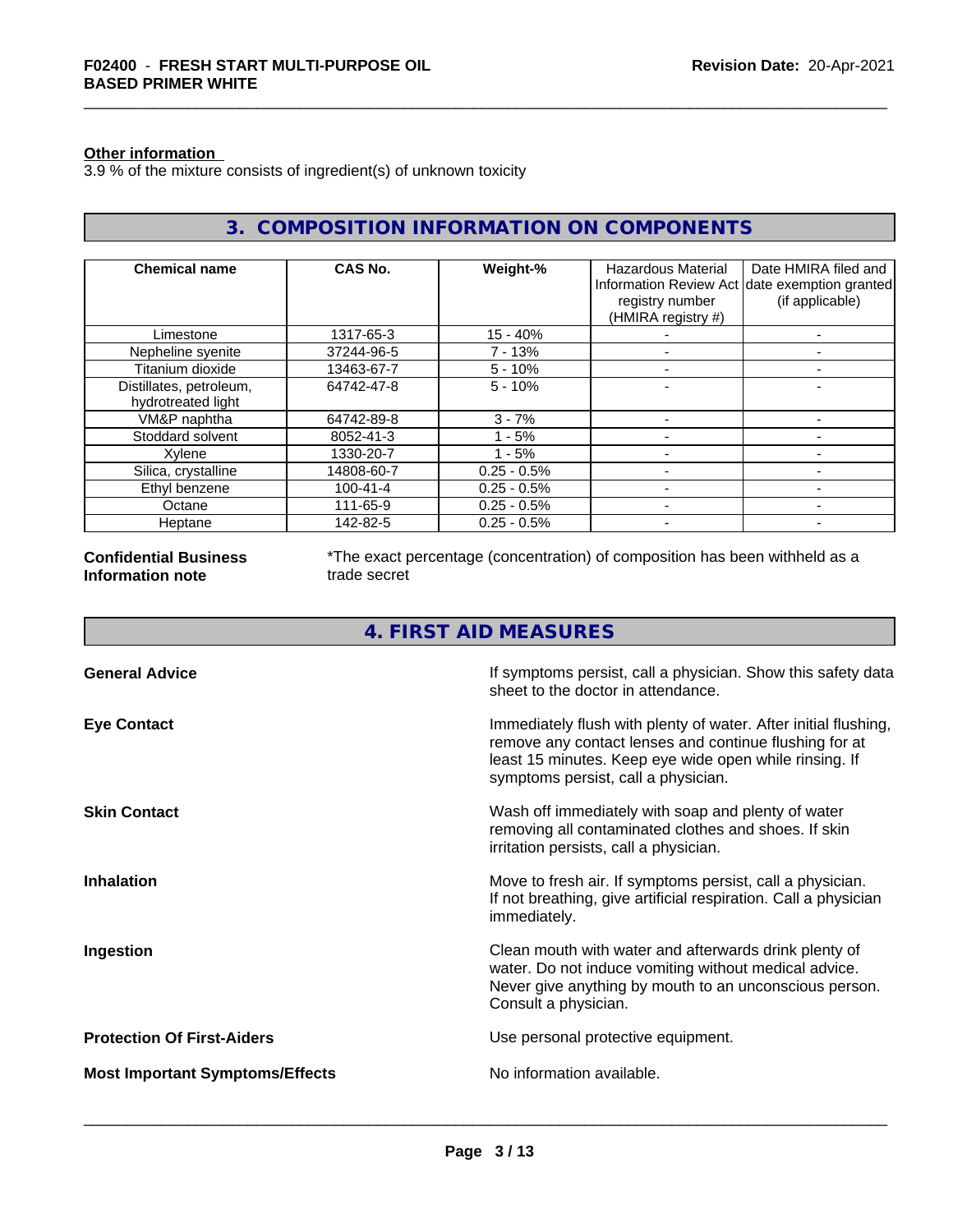| <b>Notes To Physician</b>                                                        | Treat symptomatically.                                                                                                                                                                                                                                                                         |  |  |
|----------------------------------------------------------------------------------|------------------------------------------------------------------------------------------------------------------------------------------------------------------------------------------------------------------------------------------------------------------------------------------------|--|--|
|                                                                                  | 5. FIRE-FIGHTING MEASURES                                                                                                                                                                                                                                                                      |  |  |
| <b>Flammable Properties</b>                                                      | Vapors may travel considerable distance to a source of<br>ignition and flash back. Vapors may cause flash fire.                                                                                                                                                                                |  |  |
| <b>Suitable Extinguishing Media</b>                                              | Foam, dry powder or water. Use extinguishing measures<br>that are appropriate to local circumstances and the<br>surrounding environment.                                                                                                                                                       |  |  |
| Protective equipment and precautions for firefighters                            | As in any fire, wear self-contained breathing apparatus<br>pressure-demand, MSHA/NIOSH (approved or equivalent)<br>and full protective gear.                                                                                                                                                   |  |  |
| <b>Hazardous combustion products</b>                                             | Burning may result in carbon dioxide, carbon monoxide<br>and other combustion products of varying composition<br>which may be toxic and/or irritating.                                                                                                                                         |  |  |
| <b>Specific Hazards Arising From The Chemical</b>                                | Flammable. Flash back possible over considerable<br>distance. Keep product and empty container away from<br>heat and sources of ignition. Closed containers may<br>rupture if exposed to fire or extreme heat. Thermal<br>decomposition can lead to release of irritating gases and<br>vapors. |  |  |
| <b>Sensitivity to mechanical impact</b>                                          | No                                                                                                                                                                                                                                                                                             |  |  |
| Sensitivity to static discharge                                                  | Yes                                                                                                                                                                                                                                                                                            |  |  |
| <b>Flash Point Data</b><br>Flash point (°F)<br>Flash Point (°C)<br><b>Method</b> | 92<br>33<br><b>PMCC</b>                                                                                                                                                                                                                                                                        |  |  |
| <b>Flammability Limits In Air</b>                                                |                                                                                                                                                                                                                                                                                                |  |  |
| Lower flammability limit:<br><b>Upper flammability limit:</b>                    | Not available<br>Not available                                                                                                                                                                                                                                                                 |  |  |
| Health: 1<br>Flammability: 3<br><u>NFPA</u>                                      | Instability: 0<br>Special: Not Applicable                                                                                                                                                                                                                                                      |  |  |
| <b>NFPA Legend</b><br>0 - Not Hazardous<br>1 - Slightly                          |                                                                                                                                                                                                                                                                                                |  |  |

- 2 Moderate
- 
- 3 High

4 - Severe

*The ratings assigned are only suggested ratings, the contractor/employer has ultimate responsibilities for NFPA ratings where this system is used.*

*Additional information regarding the NFPA rating system is available from the National Fire Protection Agency (NFPA) at www.nfpa.org.*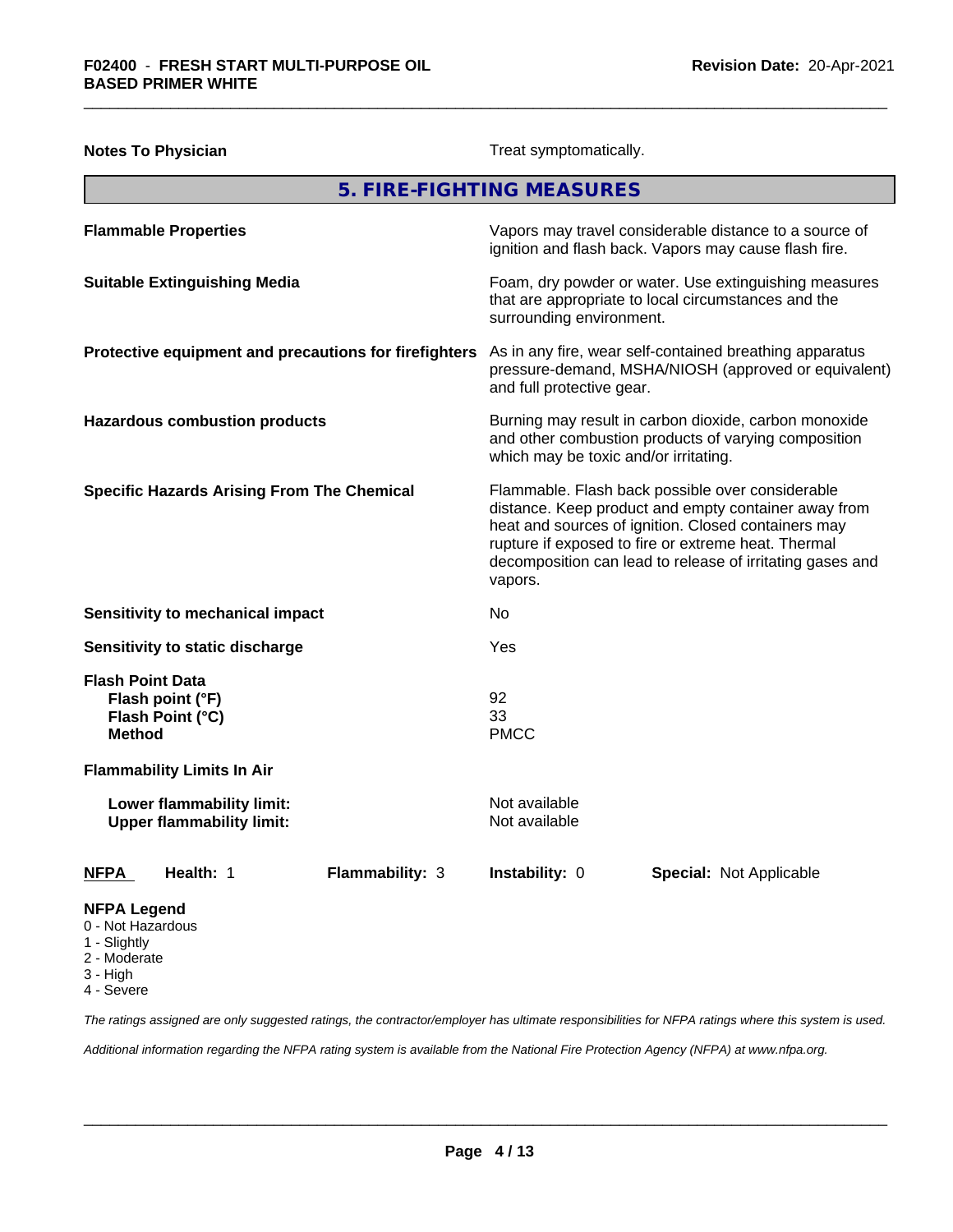## **6. ACCIDENTAL RELEASE MEASURES**

| <b>Personal Precautions</b>      | Remove all sources of ignition. Take precautions to<br>prevent flashback. Ground and bond all containers and<br>handling equipment. Take precautionary measures against<br>static discharges. Ensure adequate ventilation. Avoid<br>contact with skin, eyes and clothing. Use personal<br>protective equipment.  |
|----------------------------------|------------------------------------------------------------------------------------------------------------------------------------------------------------------------------------------------------------------------------------------------------------------------------------------------------------------|
| <b>Other Information</b>         | Prevent further leakage or spillage if safe to do so. Do not<br>allow material to contaminate ground water system.<br>Prevent product from entering drains. Do not flush into<br>surface water or sanitary sewer system. Local authorities<br>should be advised if significant spillages cannot be<br>contained. |
| <b>Environmental precautions</b> | See Section 12 for additional Ecological Information.                                                                                                                                                                                                                                                            |
| <b>Methods for Cleaning Up</b>   | Dam up. Soak up with inert absorbent material. Use a<br>non-sparking or explosion proof means to transfer material<br>to a sealed, appropriate container for disposal. Clean<br>contaminated surface thoroughly.                                                                                                 |

### **7. HANDLING AND STORAGE**

| <b>Handling</b>               | Avoid contact with skin, eyes and clothing. Wear personal<br>protective equipment. Do not breathe vapors or spray mist.<br>Use only in ventilated areas. Prevent vapor build-up by<br>providing adequate ventilation during and after use.                                                                                                                                                                                                           |
|-------------------------------|------------------------------------------------------------------------------------------------------------------------------------------------------------------------------------------------------------------------------------------------------------------------------------------------------------------------------------------------------------------------------------------------------------------------------------------------------|
|                               | Take precautionary measures against static discharges.<br>To avoid ignition of vapors by static electricity discharge,<br>all metal parts of the equipment must be grounded. Keep<br>away from heat, sparks and flame. Do not smoke.<br>Extinguish all flames and pilot lights, and turn off stoves,<br>heaters, electric motors and other sources of ignition<br>during use and until all vapors are gone. Ignition and/or<br>flash back may occur. |
| <b>Storage</b>                | Keep containers tightly closed in a dry, cool and<br>well-ventilated place. Keep away from heat. Keep away<br>from open flames, hot surfaces and sources of ignition.<br>Keep in properly labeled containers. Keep out of the reach<br>of children.                                                                                                                                                                                                  |
|                               | <b>DANGER</b> - Rags, steel wool or waste soaked with this<br>product may spontaneously catch fire if improperly<br>discarded. Immediately after use, place rags, steel wool or<br>waste in a sealed water-filled metal container.                                                                                                                                                                                                                   |
| <b>Incompatible Materials</b> | Incompatible with strong acids and bases and strong<br>oxidizing agents.                                                                                                                                                                                                                                                                                                                                                                             |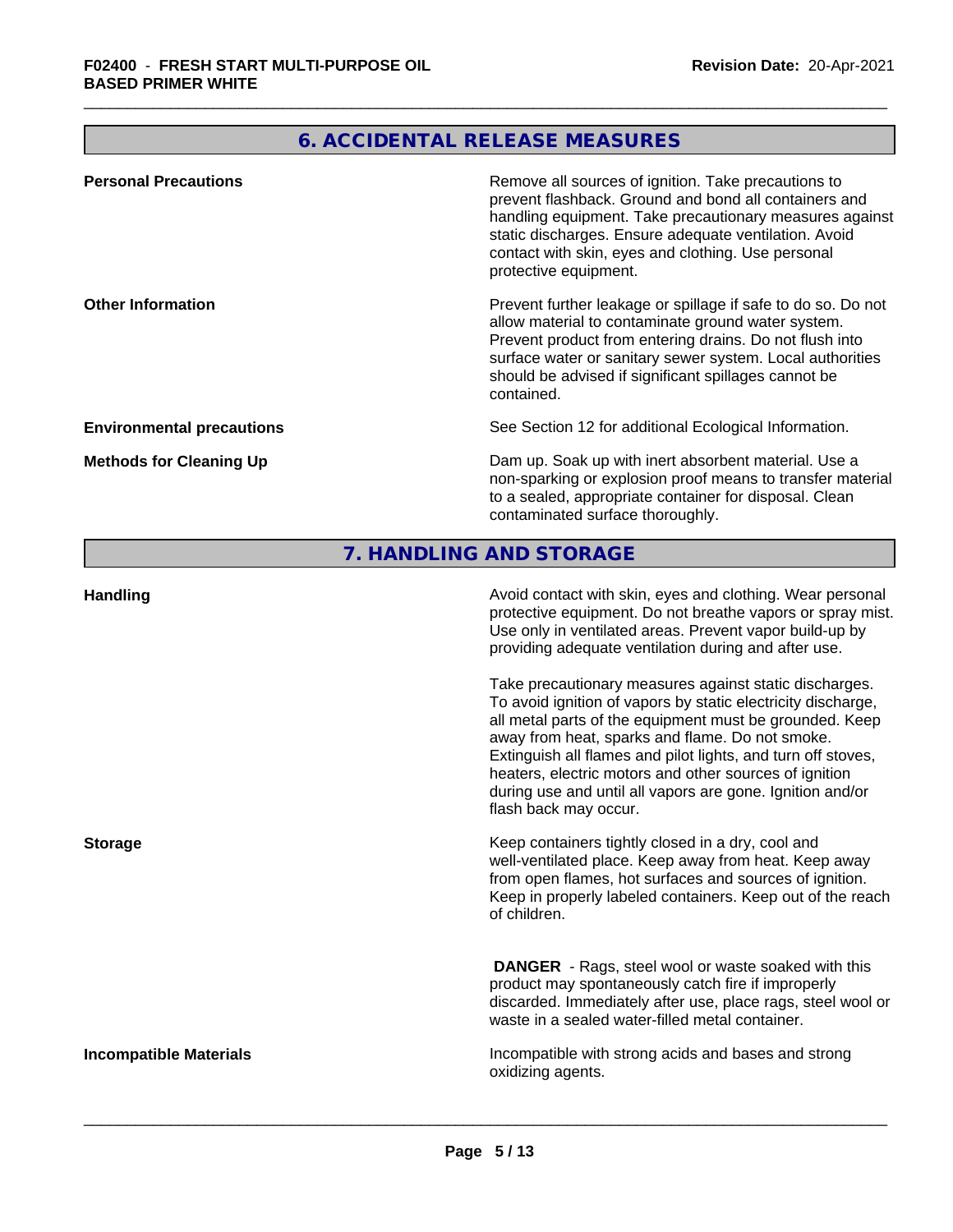### **8. EXPOSURE CONTROLS/PERSONAL PROTECTION**

#### **Exposure Limits**

| <b>Chemical name</b>    | <b>ACGIH TLV</b>             | <b>Alberta</b>                  | <b>British Columbia</b>         | Ontario                        | Quebec                          |
|-------------------------|------------------------------|---------------------------------|---------------------------------|--------------------------------|---------------------------------|
| Limestone               | N/E                          | 10 mg/m $3$ - TWA               | 10 mg/m $3$ - TWA               | N/E                            | 10 mg/m <sup>3</sup> - TWAEV    |
|                         |                              |                                 | $3$ mg/m $3$ - TWA              |                                |                                 |
|                         |                              |                                 | $20 \text{ mg/m}^3$ - STEL      |                                |                                 |
| Nepheline syenite       | N/E                          | N/E                             | N/F                             | $10$ mg/m $3$ - TWA            | $N/\overline{E}$                |
| Titanium dioxide        | TWA: 10 mg/m <sup>3</sup>    | $10$ mg/m $3$ - TWA             | 10 mg/m $3 - TWA$               | 10 mg/m $3$ - TWA              | 10 mg/m <sup>3</sup> - TWAEV    |
|                         |                              |                                 | $3$ mg/m <sup>3</sup> - TWA     |                                |                                 |
| Distillates, petroleum, | N/E                          | N/E                             | $200 \text{ mg/m}^3$ - TWA      | N/E                            | N/E                             |
| hydrotreated light      |                              |                                 | Skin absorption can             |                                |                                 |
|                         |                              |                                 | contribute to overall           |                                |                                 |
|                         |                              |                                 | exposure.                       |                                |                                 |
| Stoddard solvent        | TWA: 100 ppm                 | 100 ppm - TWA                   | 290 mg/m <sup>3</sup> - TWA     | 525 mg/m <sup>3</sup> - TWA    | 100 ppm - TWAEV                 |
|                         |                              | $572$ mg/m <sup>3</sup> - TWA   | 580 mg/m $3$ - STEL             |                                | 525 mg/m <sup>3</sup> - TWAEV   |
| Xylene                  | STEL: 150 ppm                | 100 ppm - TWA                   | 100 ppm - TWA                   | 100 ppm - TWA                  | 100 ppm - TWAEV                 |
|                         | TWA: 100 ppm                 | 434 mg/m $3$ - TWA              | 150 ppm - STEL                  | 150 ppm - STEL                 | 434 mg/m <sup>3</sup> - TWAEV   |
|                         |                              | 150 ppm - STEL                  |                                 |                                | 150 ppm - STEV                  |
|                         |                              | 651 mg/m $3 -$ STEL             |                                 |                                | 651 mg/m <sup>3</sup> - STEV    |
| Silica, crystalline     | TWA: 0.025 mg/m <sup>3</sup> | $0.025$ mg/m <sup>3</sup> - TWA | $0.025$ mg/m <sup>3</sup> - TWA | $0.10$ mg/m <sup>3</sup> - TWA | $0.1$ mg/m <sup>3</sup> - TWAEV |
|                         | respirable particulate       |                                 |                                 |                                |                                 |
|                         | matter                       |                                 |                                 |                                |                                 |
| Ethyl benzene           | TWA: 20 ppm                  | 100 ppm - TWA                   | 20 ppm - TWA                    | 20 ppm - TWA                   | 100 ppm - TWAEV                 |
|                         |                              | 434 mg/m $3 - TWA$              |                                 |                                | 434 mg/m $3$ - TWAEV            |
|                         |                              | 125 ppm - STEL                  |                                 |                                | 125 ppm - STEV                  |
|                         |                              | 543 mg/m $3 -$ STEL             |                                 |                                | 543 mg/m $3 -$ STEV             |
| Octane                  | TWA: 300 ppm                 | 300 ppm - TWA                   | 300 ppm - TWA                   | 300 ppm - TWA                  | 300 ppm - TWAEV                 |
|                         |                              | 1400 mg/m $3$ - TWA             |                                 |                                | 1400 mg/m <sup>3</sup> - TWAEV  |
|                         |                              |                                 |                                 |                                | 375 ppm - STEV                  |
|                         |                              |                                 |                                 |                                | 1750 mg/m <sup>3</sup> - STEV   |
| Heptane                 | STEL: 500 ppm                | 400 ppm - TWA                   | 400 ppm - TWA                   | 400 ppm - TWA                  | 400 ppm - TWAEV                 |
|                         | TWA: 400 ppm                 | 1640 mg/m $3$ - TWA             | 500 ppm - STEL                  | 500 ppm - STEL                 | 1640 mg/m <sup>3</sup> - TWAEV  |
|                         |                              | 500 ppm - STEL                  |                                 |                                | 500 ppm - STEV                  |
|                         |                              | 2050 mg/m <sup>3</sup> - STEL   |                                 |                                | 2050 mg/m <sup>3</sup> - STEV   |

**Legend**

ACGIH - American Conference of Governmental Industrial Hygienists Alberta - Alberta Occupational Exposure Limits British Columbia - British Columbia Occupational Exposure Limits Ontario - Ontario Occupational Exposure Limits Quebec - Quebec Occupational Exposure Limits N/E - Not established

**Personal Protective Equipment**

**Engineering Measures Ensure** Ensure adequate ventilation, especially in confined areas.

**Eye/Face Protection** Safety glasses with side-shields. If splashes are likely to occur, wear: Tightly fitting safety goggles **Skin Protection Protection Protective gloves and impervious clothing. Respiratory Protection Exercise 2018** Use only with adequate ventilation. In operations where exposure limits are exceeded, use a NIOSH approved respirator that has been selected by a technically qualified person for the specific work conditions. When spraying the product or applying in confined areas, wear a NIOSH approved respirator specified for paint spray or organic vapors.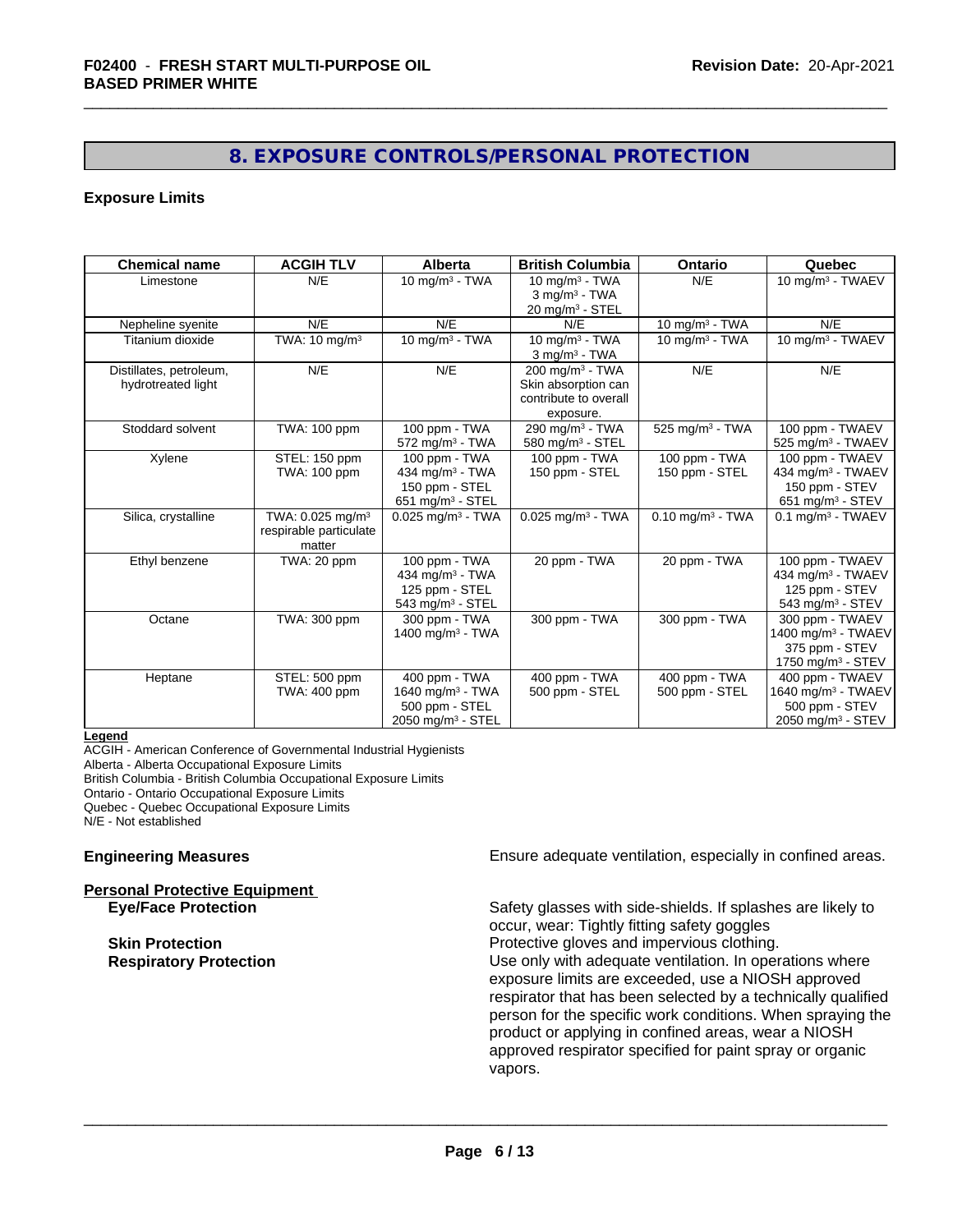**Hygiene Measures Avoid contact with skin, eyes and clothing. Remove and Avoid contact with skin, eyes and clothing. Remove and Avoid contact with skin, eyes and clothing. Remove and** wash contaminated clothing before re-use. Wash thoroughly after handling.

### **9. PHYSICAL AND CHEMICAL PROPERTIES**

**Appearance** liquid **Odor** solvent **Odor Threshold No information available No information available Density (lbs/gal)** 12.2 - 12.6 **Specific Gravity** 1.46 - 1.51 **pH** No information available **Viscosity (cps)** No information available No information available **Solubility(ies)**<br> **Solubility**<br> **Water solubility**<br> **Water solubility Evaporation Rate No information available No information available Vapor pressure** No information available **Vapor density No information available No** information available **Wt. % Solids** 75 - 85 **Vol. % Solids** 55 - 65 **Wt. % Volatiles** 15 - 25 **Vol. % Volatiles** 35 - 45 **VOC Regulatory Limit (g/L)** < 350 **Boiling Point (°F)** 244 **Boiling Point (°C)** 118 **Freezing point (°F)** No information available **Freezing Point (°C)** No information available **Flash point (°F)** 92 **Flash Point (°C)** 33 **Method** PMCC **Flammability (solid, gas)** Not applicable<br> **Upper flammability limit:** Not applicable **Upper flammability limit: Lower flammability limit:** Not applicable **Autoignition Temperature (°F)** No information available **Autoignition Temperature (°C)** No information available **Decomposition Temperature (°F)** No information available **Decomposition Temperature (°C)** No information available **Partition coefficient Contract Community No information available** 

**No information available** 

### **10. STABILITY AND REACTIVITY**

| Not Applicable                                                                                                            |
|---------------------------------------------------------------------------------------------------------------------------|
| Stable under normal conditions. Hazardous polymerisation<br>does not occur.                                               |
| Keep away from open flames, hot surfaces, static<br>electricity and sources of ignition. Sparks. Elevated<br>temperature. |
| Incompatible with strong acids and bases and strong                                                                       |
|                                                                                                                           |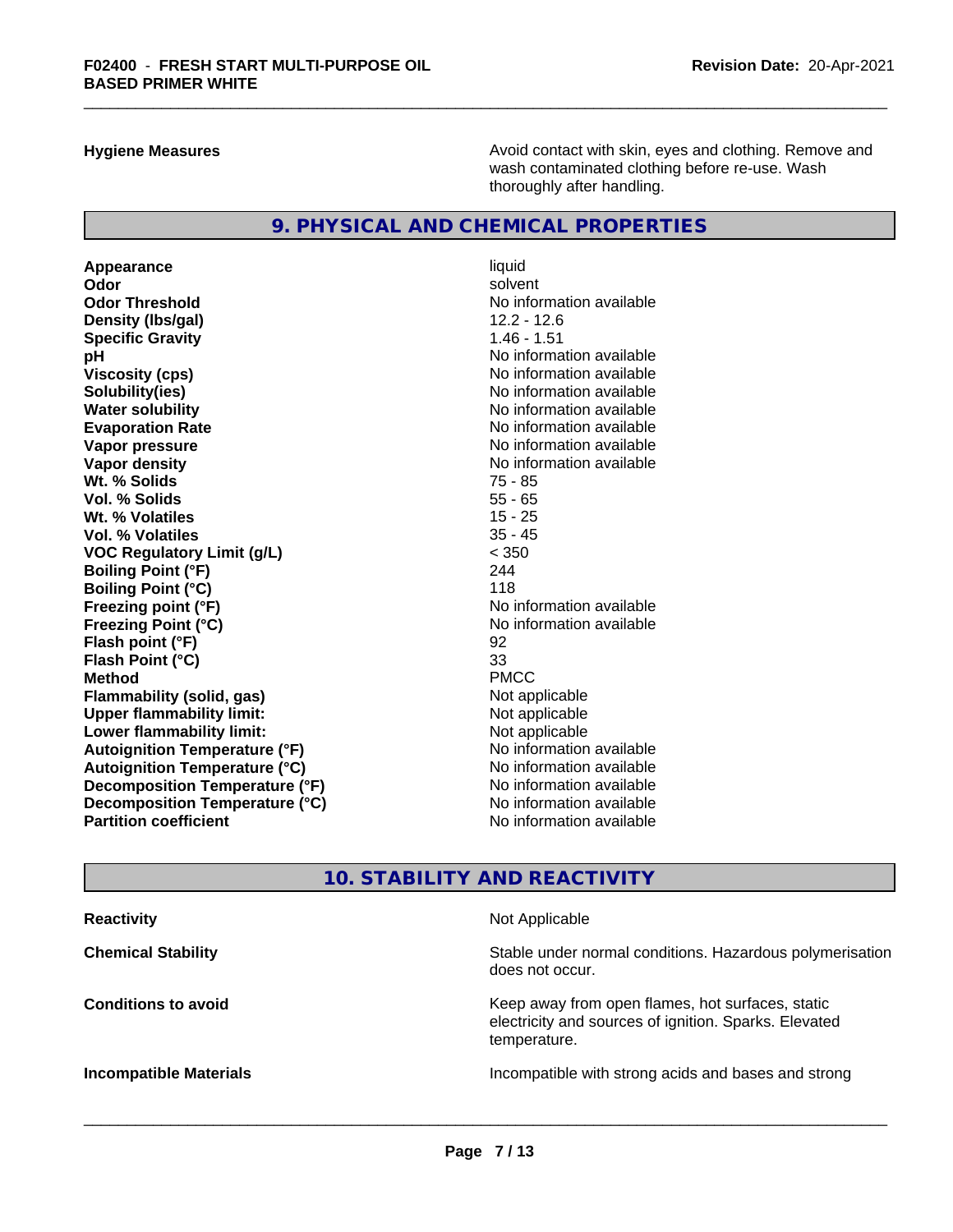oxidizing agents.

**Hazardous Decomposition Products** Thermal decomposition can lead to release of irritating gases and vapors.

**Possibility of hazardous reactions** None under normal conditions of use.

### **11. TOXICOLOGICAL INFORMATION**

**Product Information Information on likely routes of exposure**

**Acute Toxicity**<br>**Product Information** 

**Principal Routes of Exposure** Eye contact, skin contact and inhalation.

Repeated or prolonged exposure to organic solvents may lead to permanent brain and nervous system damage. Intentional misuse by deliberately concentrating and inhaling vapors may be harmful or fatal.

#### **Symptoms related to the physical, chemical and toxicological characteristics**

**Symptoms** No information available

**Delayed and immediate effects as well as chronic effects from short and long-term exposure**

| Eye contact<br><b>Skin contact</b> | Contact with eyes may cause irritation.<br>May cause skin irritation and/or dermatitis. Prolonged skin                                                                                                                                                                         |
|------------------------------------|--------------------------------------------------------------------------------------------------------------------------------------------------------------------------------------------------------------------------------------------------------------------------------|
| <b>Inhalation</b>                  | contact may defat the skin and produce dermatitis.<br>Harmful by inhalation. High vapor / aerosol concentrations<br>are irritating to the eyes, nose, throat and lungs and may<br>cause headaches, dizziness, drowsiness,<br>unconsciousness, and other central nervous system |
| Ingestion                          | effects.<br>Harmful if swallowed. Ingestion may cause irritation to<br>mucous membranes. Small amounts of this product<br>aspirated into the respiratory system during ingestion or<br>vomiting may cause mild to severe pulmonary injury,<br>possibly progressing to death.   |
| <b>Sensitization</b>               | No information available.                                                                                                                                                                                                                                                      |
| <b>Neurological Effects</b>        | No information available.                                                                                                                                                                                                                                                      |
| <b>Mutagenic Effects</b>           | No information available.                                                                                                                                                                                                                                                      |
| <b>Reproductive Effects</b>        | Possible risk of impaired fertility. Possible risk of harm to<br>the unborn child.                                                                                                                                                                                             |
| <b>Developmental Effects</b>       | No information available.                                                                                                                                                                                                                                                      |
| <b>Target organ effects</b>        | No information available.                                                                                                                                                                                                                                                      |
| <b>STOT - single exposure</b>      | May cause disorder and damage to the, Respiratory<br>system, Central nervous system.                                                                                                                                                                                           |
| <b>STOT - repeated exposure</b>    | Causes damage to organs through prolonged or repeated<br>exposure if inhaled, May cause disorder and damage to<br>the, Central nervous system, Causes damage to organs<br>through prolonged or repeated exposure.                                                              |
| Other adverse effects              | No information available.                                                                                                                                                                                                                                                      |
| <b>Aspiration Hazard</b>           | May be harmful if swallowed and enters airways. Small                                                                                                                                                                                                                          |
|                                    |                                                                                                                                                                                                                                                                                |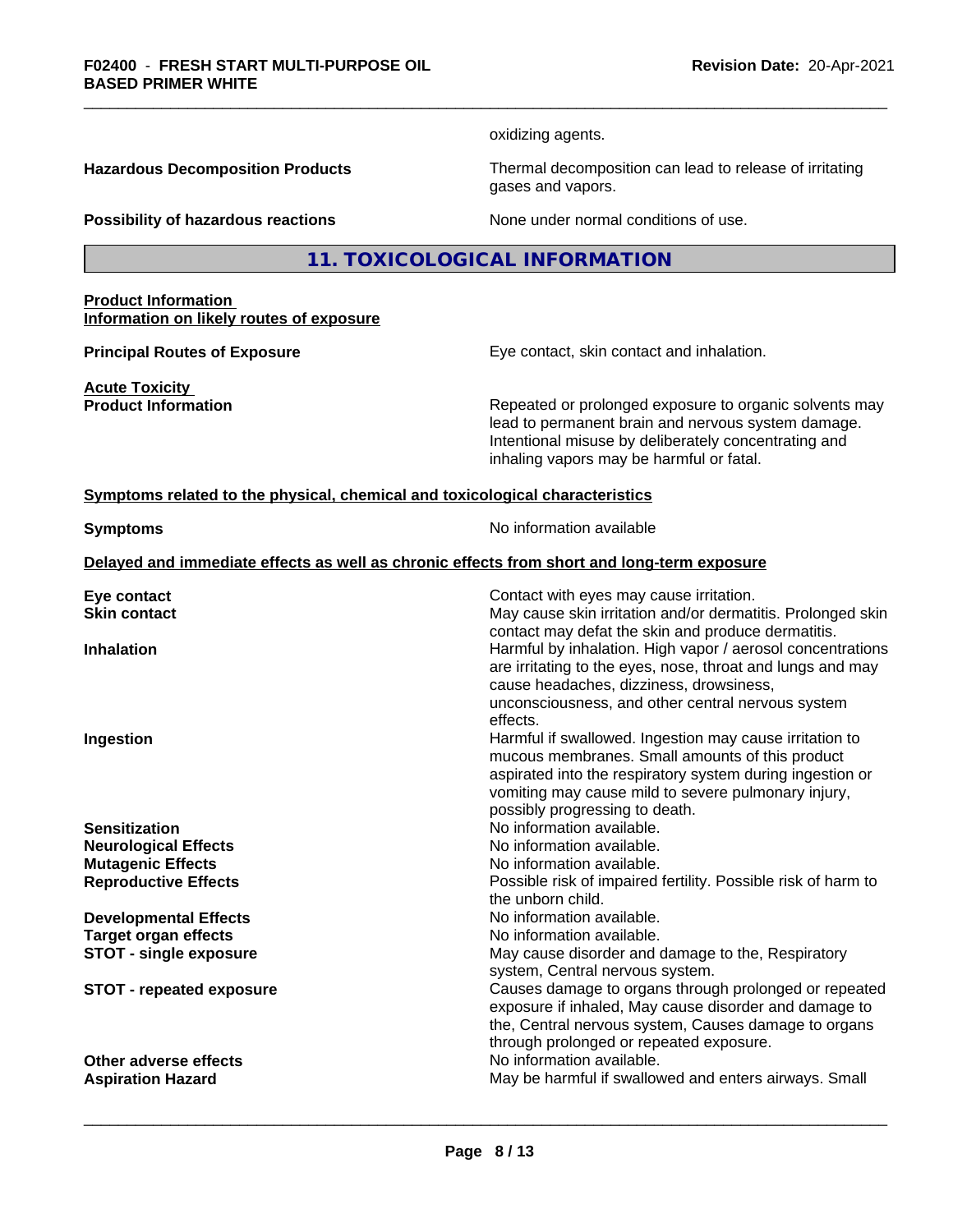amounts of this product aspirated into the respiratory system during ingestion or vomiting may cause mild to severe pulmonary injury, possibly progressing to death.

#### **Numerical measures of toxicity**

| Unknown acute toxicity |  |  |
|------------------------|--|--|
|------------------------|--|--|

**Unknown acute toxicity** 3.9 % of the mixtureconsists of ingredient(s) of unknown toxicity

#### **The following values are calculated based on chapter 3.1 of the GHS document**

| ATEmix (oral)                        | 78267 mg/kg |
|--------------------------------------|-------------|
| <b>ATEmix (dermal)</b>               | 13160 mg/kg |
| <b>ATEmix (inhalation-dust/mist)</b> | 94.4 mg/L   |
| ATEmix (inhalation-vapor)            | 44.8 ma/L   |

#### **Component Information**

| Chemical name                                               | Oral LD50             | Dermal LD50              | Inhalation LC50                                                                      |
|-------------------------------------------------------------|-----------------------|--------------------------|--------------------------------------------------------------------------------------|
| Titanium dioxide<br>13463-67-7                              | $> 10000$ mg/kg (Rat) | $\blacksquare$           |                                                                                      |
| Distillates, petroleum, hydrotreated<br>light<br>64742-47-8 | $> 5000$ mg/kg (Rat)  | $>$ 2000 mg/kg (Rabbit)  | $> 5.2$ mg/L (Rat) 4 h                                                               |
| VM&P naphtha<br>64742-89-8                                  |                       | $=$ 3000 mg/kg (Rabbit)  |                                                                                      |
| Xvlene<br>1330-20-7                                         | $=$ 3500 mg/kg (Rat)  | $>$ 4350 mg/kg (Rabbit)  | $= 29.08$ mg/L (Rat) 4 h                                                             |
| Ethyl benzene<br>100-41-4                                   | $=$ 3500 mg/kg (Rat)  | $= 15400$ mg/kg (Rabbit) | $= 17.4$ mg/L (Rat) 4 h                                                              |
| Octane<br>111-65-9                                          |                       | $\blacksquare$           | $> 23.36$ mg/L (Rat) 4 h = 118 g/m <sup>3</sup><br>$(Rat)$ 4 h = 25260 ppm (Rat) 4 h |
| Heptane<br>142-82-5                                         |                       | $=$ 3000 mg/kg (Rabbit)  | $= 103$ g/m <sup>3</sup> (Rat) 4 h                                                   |

#### **Chronic Toxicity**

#### **Carcinogenicity**

*The information below indicateswhether each agency has listed any ingredient as a carcinogen:.*

| <b>Chemical name</b> | <b>IARC</b>                    | <b>NTP</b>             |
|----------------------|--------------------------------|------------------------|
|                      | 2B - Possible Human Carcinogen |                        |
| Titanium dioxide     |                                |                        |
|                      | - Human Carcinogen             | Known Human Carcinogen |
| Silica, crystalline  |                                |                        |
|                      | 2B - Possible Human Carcinogen |                        |
| Ethyl benzene        |                                |                        |

• Crystalline Silica has been determined to be carcinogenic to humans by IARC (1) when in respirable form. Risk of cancer depends on duration and level of inhalation exposure to spray mist or dust from sanding the dried paint.• Although IARC has classified titanium dioxide as possibly carcinogenic to humans (2B), their summary concludes: "No significant exposure to titanium dioxide is thought to occur during the use of products in which titanium dioxide is bound to other materials, such as paint."

#### **Legend**

IARC - International Agency for Research on Cancer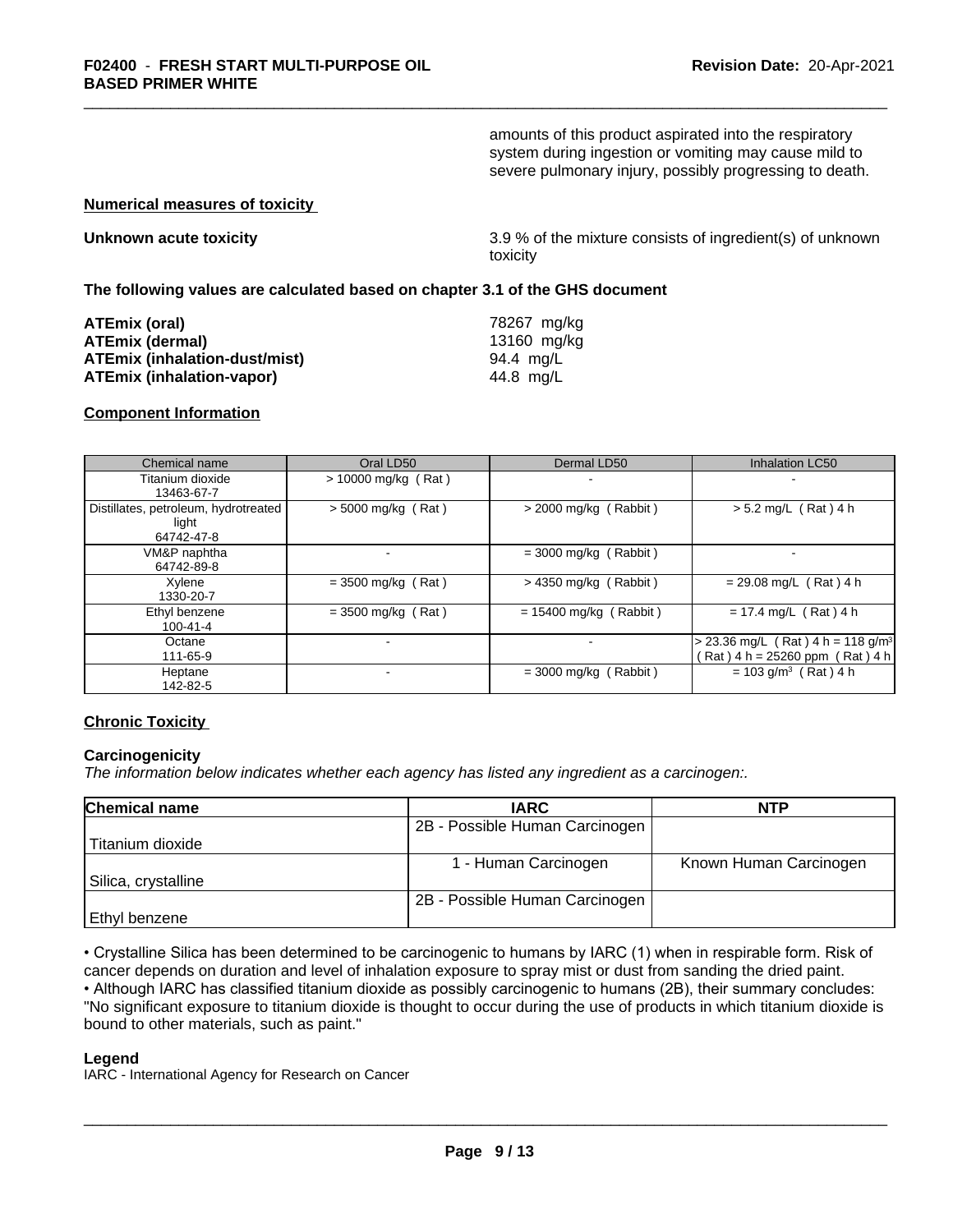NTP - National Toxicity Program OSHA - Occupational Safety & Health Administration

**12. ECOLOGICAL INFORMATION**

#### **Ecotoxicity Effects**

The environmental impact of this product has not been fully investigated.

#### **Product Information**

### **Acute Toxicity to Fish**

No information available

#### **Acute Toxicity to Aquatic Invertebrates**

No information available

### **Acute Toxicity to Aquatic Plants**

No information available

#### **Persistence / Degradability**

No information available.

#### **Bioaccumulation**

No information available.

### **Mobility in Environmental Media**

No information available.

#### **Ozone**

No information available

#### **Component Information**

#### **Acute Toxicity to Fish**

Titanium dioxide  $LC50:$  > 1000 mg/L (Fathead Minnow - 96 hr.) Xylene LC50: 13.5 mg/L (Rainbow Trout - 96 hr.) Ethyl benzene LC50: 12.1 mg/L (Fathead Minnow - 96 hr.)

#### **Acute Toxicity to Aquatic Invertebrates**

Ethyl benzene EC50: 1.8 mg/L (Daphnia magna - 48 hr.)

#### **Acute Toxicity to Aquatic Plants**

Ethyl benzene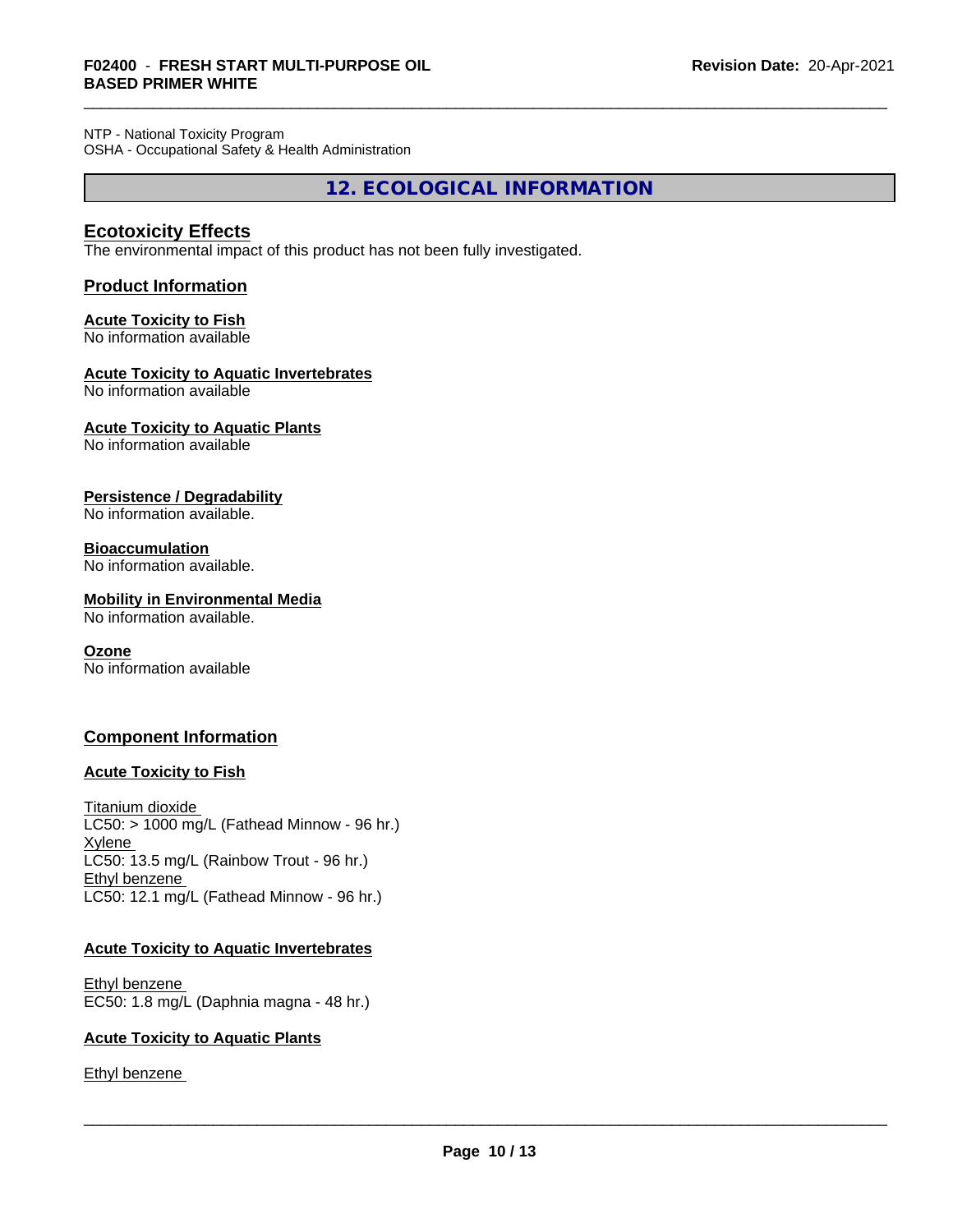EC50: 4.6 mg/L (Green algae (Scenedesmus subspicatus), 72 hrs.)

#### **13. DISPOSAL CONSIDERATIONS**

**Waste Disposal Method Dispose of in accordance with federal, state, provincial,** and local regulations. Local requirements may vary, consult your sanitation department or state-designated environmental protection agency for more disposal options.

**Empty Container Warning <b>Emptied** Containers may retain product residue. Follow label warnings even after container is emptied. Residual vapors may explode on ignition.

#### **14. TRANSPORT INFORMATION**

**TDG**

**Proper Shipping Name** PAINT **Hazard class** 3 **UN-No.** UN1263 **Packing Group III Description** UN1263, PAINT, 3, III

**ICAO / IATA** Contact the preparer for further information.

**IMDG / IMO IMO Contact the preparer for further information.** 

#### **15. REGULATORY INFORMATION**

#### **International Inventories**

**TSCA: United States** Yes - All components are listed or exempt.<br> **DSL: Canada** Yes - All components are listed or exempt.

Yes - All components are listed or exempt.

#### **National Pollutant Release Inventory (NPRI)**

#### **NPRI Parts 1- 4**

This product contains the following Parts 1-4 NPRI chemicals:

| <b>Chemical name</b> | CAS No.   | Weight-%       | <b>NPRI Parts 1-4</b> |  |
|----------------------|-----------|----------------|-----------------------|--|
| Xvlene               | 1330-20-7 | .589803-1.59   | Listed                |  |
| Ethyl benzene        | 100-41-4  | 0.3710447-0.37 | Listec                |  |

#### **NPRI Part 5**

This product contains the following NPRI Part 5 Chemicals: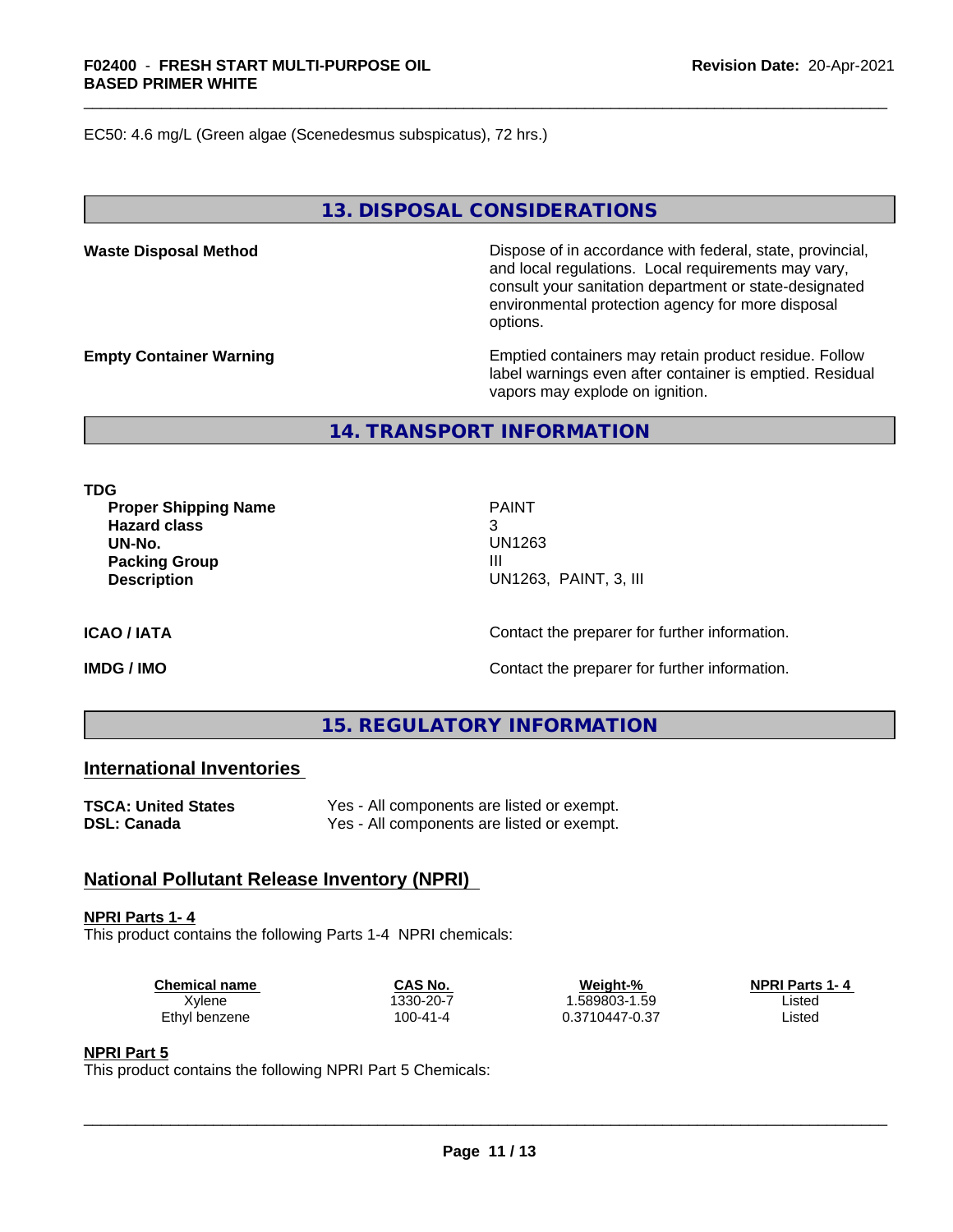| <b>Chemical name</b>                 | CAS No.    | Weight-%      | <b>NPRI Part 5</b> |  |
|--------------------------------------|------------|---------------|--------------------|--|
| Distillates, petroleum, hydrotreated | 64742-47-8 | 7.855429-7.86 | Listed             |  |
| light                                |            |               |                    |  |
| VM&P naphtha                         | 64742-89-8 | 6.6888-6.69   | Listed             |  |
| Stoddard solvent                     | 8052-41-3  | 3.676376-3.68 | Listed             |  |
| Xvlene                               | 1330-20-7  | .589803-1.59  | Listed             |  |
|                                      |            |               |                    |  |

#### **WHMIS Regulatory Status**

This product has been classified in accordance with the hazard criteria of the Hazardous Products Regulations (HPR) and the SDS contains all the information required by the HPR.

|                                                                                                                                                                                                             |              | 16. OTHER INFORMATION                                                      |                      |                                                                                                                                               |
|-------------------------------------------------------------------------------------------------------------------------------------------------------------------------------------------------------------|--------------|----------------------------------------------------------------------------|----------------------|-----------------------------------------------------------------------------------------------------------------------------------------------|
| HMIS -                                                                                                                                                                                                      | Health: $1*$ | <b>Flammability: 3</b>                                                     | <b>Reactivity: 0</b> | $PPE: -$                                                                                                                                      |
| <b>HMIS Legend</b><br>0 - Minimal Hazard<br>1 - Slight Hazard<br>2 - Moderate Hazard<br>3 - Serious Hazard<br>4 - Severe Hazard<br>* - Chronic Hazard<br>present under the actual normal conditions of use. |              | X - Consult your supervisor or S.O.P. for "Special" handling instructions. |                      | Note: The PPE rating has intentionally been left blank. Choose appropriate PPE that will protect employees from the hazards the material will |

*Caution: HMISÒ ratings are based on a 0-4 rating scale, with 0 representing minimal hazards or risks, and 4 representing significant hazards or risks. Although HMISÒ ratings are not required on MSDSs under 29 CFR 1910.1200, the preparer, has chosen to provide them. HMISÒ ratings are to be used only in conjunction with a fully implemented HMISÒ program by workers who have received appropriate HMISÒ training. HMISÒ is a registered trade and service mark of the NPCA. HMISÒ materials may be purchased exclusively from J. J. Keller (800) 327-6868.*

 **WARNING!** If you scrape, sand, or remove old paint, you may release lead dust. LEAD IS TOXIC. EXPOSURE TO LEAD DUST CAN CAUSE SERIOUS ILLNESS, SUCH AS BRAIN DAMAGE, ESPECIALLY IN CHILDREN. PREGNANT WOMEN SHOULD ALSO AVOID EXPOSURE. Wear a NIOSH approved respirator to control lead exposure. Clean up carefully with a HEPA vacuum and a wet mop. Before you start, find out how to protect yourself and your family by logging onto Health Canada at

http://www.hc-sc.gc.ca/ewh-semt/contaminants/lead-plomb/asked\_questions-questions\_posees-eng.php.

| <b>Prepared By</b>                                  | <b>Product Stewardship Department</b><br>Benjamin Moore & Co.<br>101 Paragon Drive<br>Montvale, NJ 07645<br>800-225-5554 |  |
|-----------------------------------------------------|--------------------------------------------------------------------------------------------------------------------------|--|
| <b>Revision Date:</b><br><b>Reason for revision</b> | 20-Apr-2021<br>Not available                                                                                             |  |

#### **Disclaimer**

The information contained herein is presented in good faith and believed to be accurate as of the effective date shown